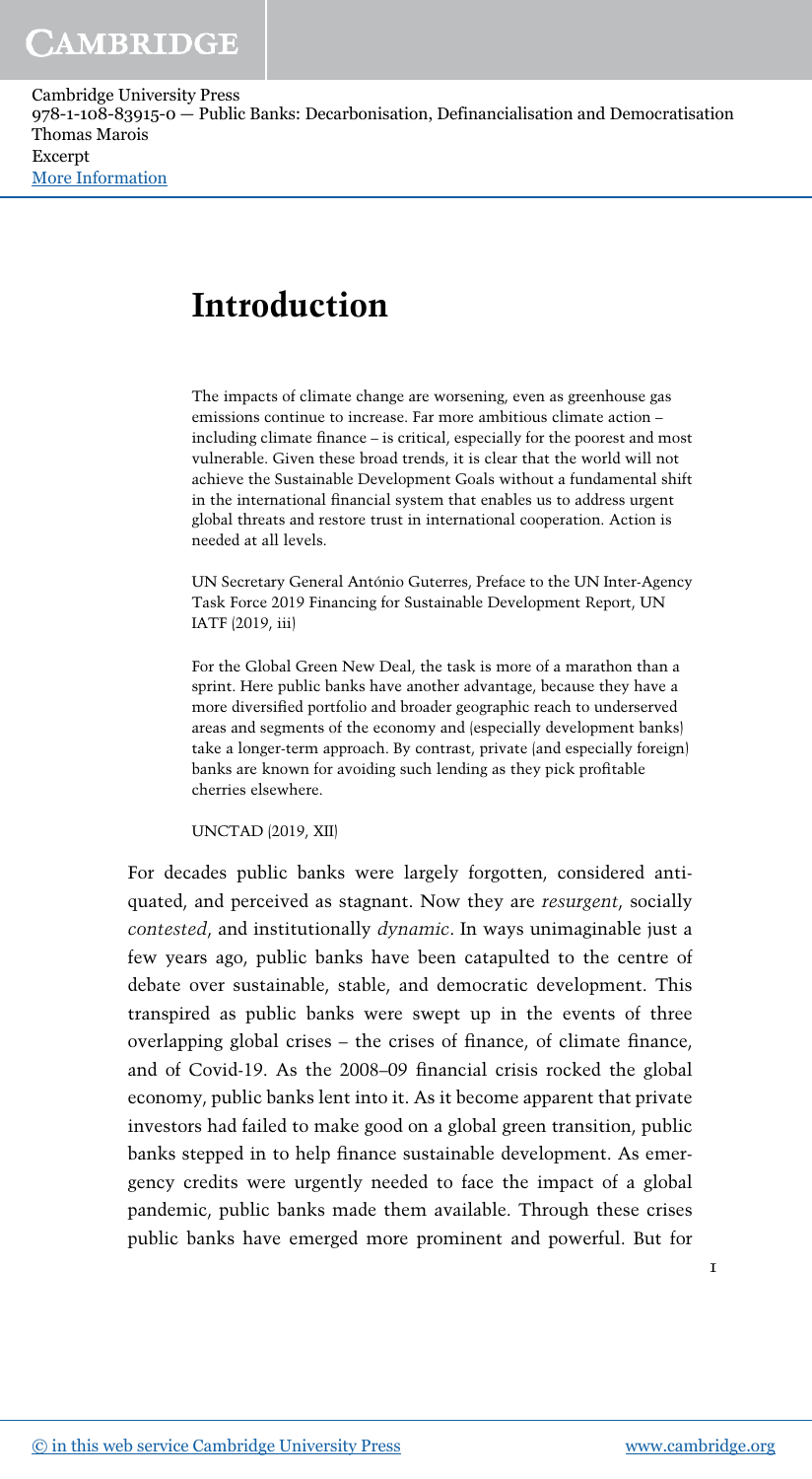### 2. INTRODUCTION



whom? And what does their resurgence say about the ability of public banks to change and respond to societal challenges?

This book argues that public banks are resurgent not by virtue of being publicly owned but because of the institutional functions they have acquired over time and can perform within class-divided society (see Figure I.1). The functions of public banks, however, are far from neutral within neoliberalism, tending to favour private over public interests. This is not always or necessarily so. As contested institutions within global capitalism, public banks have also acquired pro-public functions able to catalyse decarbonisation, definancialisation, and democratisation. They too have the capacity to respond to emergencies like the Covid-19 pandemic. While never without contradiction, the dynamic functioning of public banks can and must be institutionally reinforced in ways that catalyse a global green and just transition.

This is not a commonly held position. For many international finance and development agencies, public banks are more and more seen as delivering a win-win solution that can smooth unstable financial markets, catalyse new green investments, and mask the immediate impact of a global pandemic *without* undermining long-held neoliberal marketisation logics, addressing social iniquities, or displacing the primacy of private accumulation interests. Chief among these agencies are the World Bank, Organisation for Economic Cooperation and Development (OECD), European Union, and the United Nations Finance for Development Office, which pitch their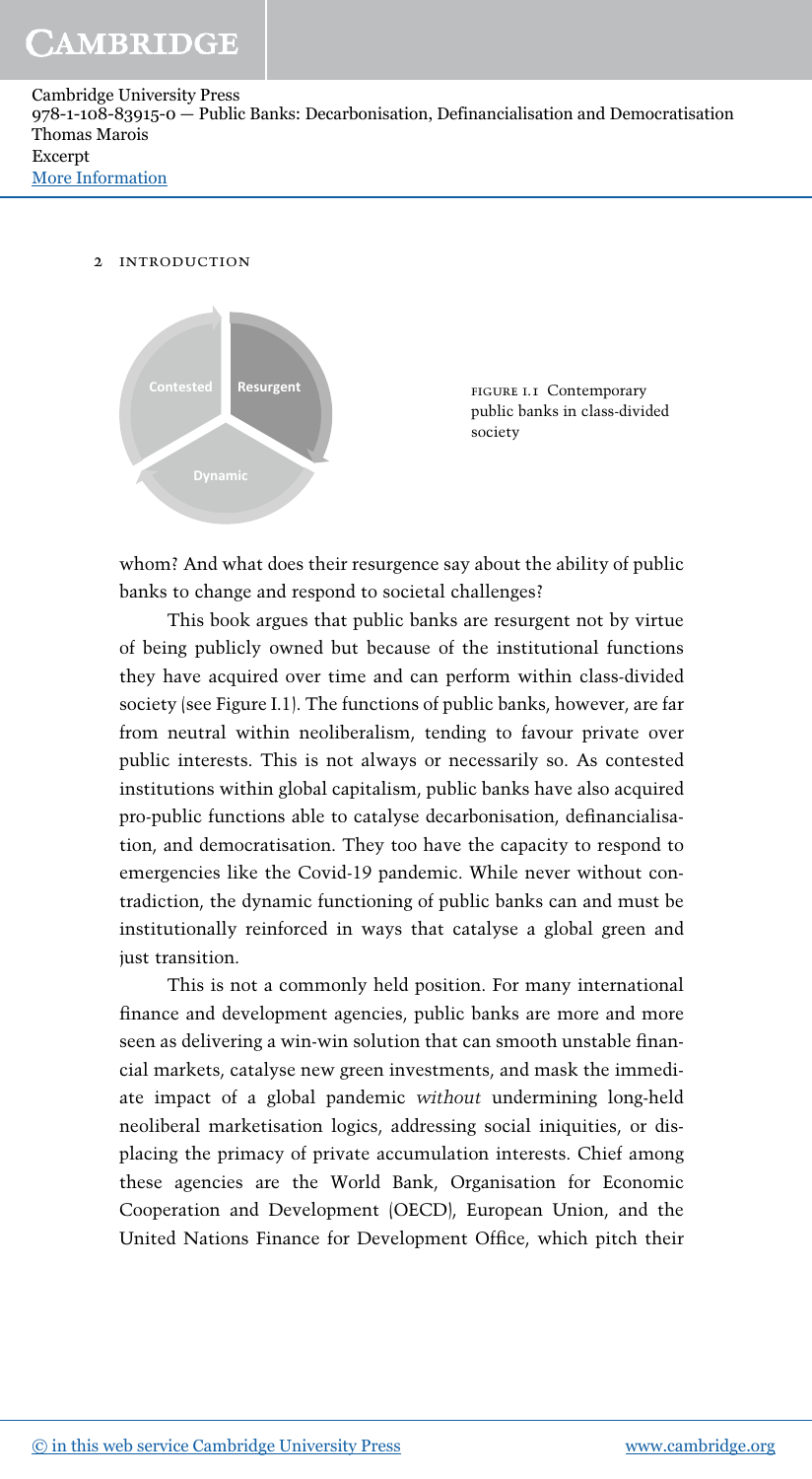## CAMBRIDGE

Cambridge University Press 978-1-108-83915-0 — Public Banks: Decarbonisation, Definancialisation and Democratisation Thomas Marois Excerpt [More Information](www.cambridge.org/9781108839150)

### INTRODUCTION 3

support as conditional on public banks' 'pro-market' orientation, time-limited interventions, and willingness to support risk-return preferences of private investors (see IMF/World Bank 2015; EPSC 2017; OECD 2017; UN IATF 2019). The rationale is couched in traditional 'market-failure' narratives: public banks can and should be market-fixing, not displacing, entities tasked with 'blending' public resources with private capital to provide longer-term, lower-risk, and ideally more stable and greener *private* investment opportunities (Stern 2007; Bhattacharya et al. 2016; Badré 2018). The raison d'être of public banks in this mainstream narrative is to support marketbased and growth-oriented economic development by leveraging private capital.

However, the mainstream contradictions between unlimited carbonising growth strategies and limited decarbonising investment commitments, as well as between the class-divided preferences of investors for the sustainability of *financial capitalism* prior to the socially equitable financing of *sustainable development*, are never addressed. They have been instead reproduced within the United Nations 2030 Sustainable Development Goals (Martens 2017; Hickel 2019). This is despite the growing evidence questioning the efficacy of blended finance (Attridge and Engen 2019).

At the same time enduring problems of gender oppression, social inequality, eroded labour rights, weak democratic decisionmaking, and the ecological limits of capitalist growth have been by and large absent from academic research on the future of public banks in economic development, sustainable or otherwise (see Clark et al. 2005; Cull et al. 2017; Ferrari et al. 2017; Griffith-Jones and Ocampo 2018; Naqvi et al. 2018). This has not been the case elsewhere. Civil society and non-governmental organisations (CSOs and NGOs), trade unions, and critical scholars have criticised the financial blending strategy as a reworked form of public–private partnerships more concerned with profit maximisation than with addressing sustainable development and just transitions (see Sweeney and Treat 2017; Brown 2019; Murray and Spronk 2019; Steinfort and Kishimoto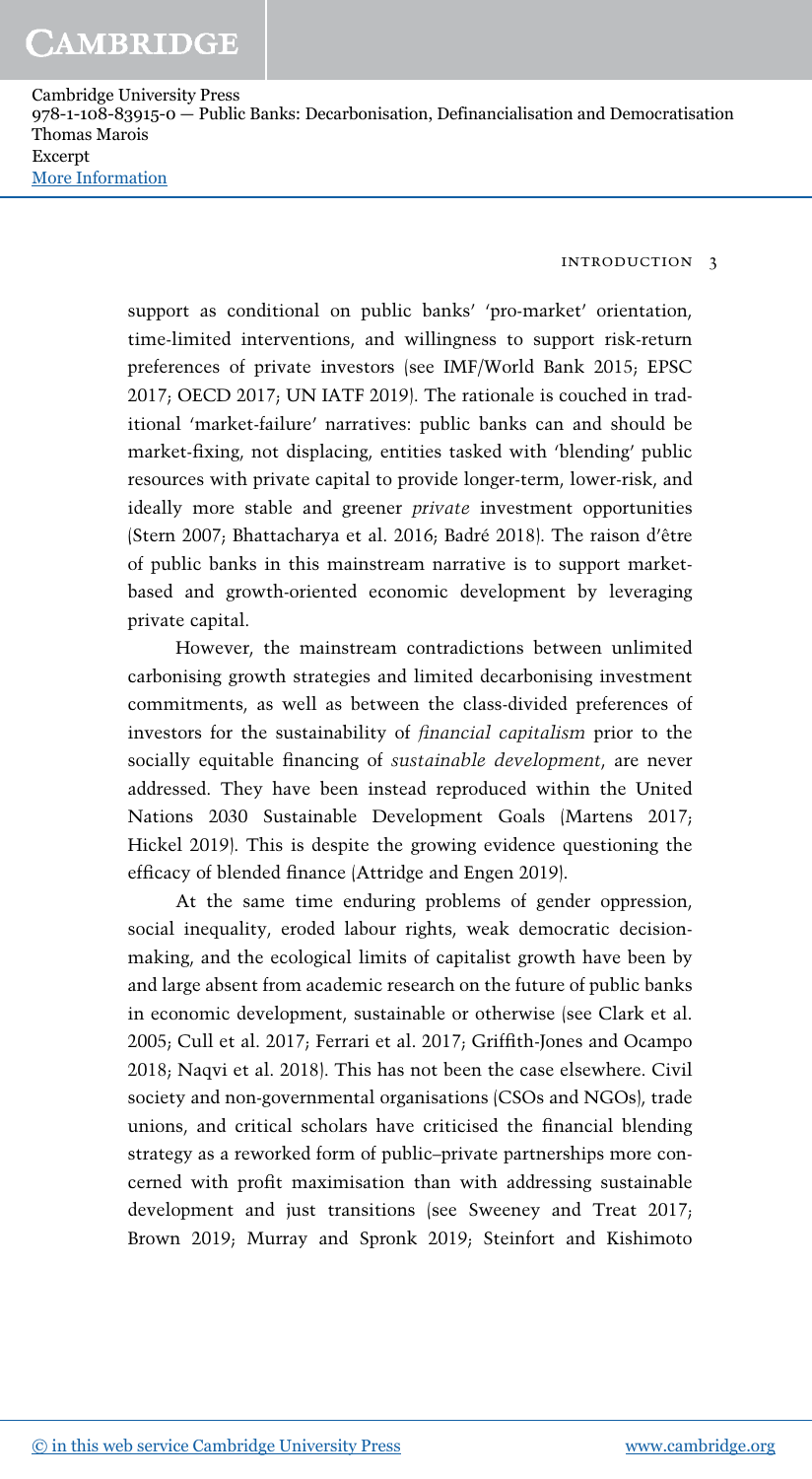### 4 INTRODUCTION

2019). Therein public banks and finance are, not uncritically, seen as potentially viable alternatives.

The stakes over the future of public banks are high, though this is too often not well understood. Neoliberal common sense is that public banks are basically incapable of financing economic development effectively, let alone spearheading ambitions like a global green transition. As economist Yongzhong Wang notes in passing, '[*o*]*bviously*, the considerable demand for infrastructure investment cannot be satisfied by the public sector alone' (2016, 1; emphasis added). Economists trust that, at best, public banks can enable the private sector and maximise private finance for development through blending. UN data reinforces such neoliberal common sense, alleging that public banks have combined assets of but \$5 trillion (UN IATF 2019, 143). What can \$5 trillion do when we need \$90 trillion in sustainable infrastructure investment by 2030? In this narrative, public banks can only leverage and catalyse private investment.

What if common sense is not good sense? What if the neoliberal narrative of public banking *incapacity* is more myth than fact? And if this were so, what if public banks could democratically catalyse an environmentally green and socially just transformation wherein the public interest took precedence over those of private investors?

The evidence suggests that these questions are anything but rhetorical. There are today 910 public banks worldwide that command \$49 trillion in assets, a mass of capital nearly ten times greater than official UN estimates (see Chapter 1). And public banks are on the rise. Not only have bank privatisations stalled but governing authorities, north and south, are creating new public banks in Canada, Nigeria, France, American Samoa, Germany, Indonesia, the UK, and elsewhere. The US may soon follow suit with the 2019 passage of the Public Banks Bill (AB-857) in California, the fifth largest economy in the world, and as other US states and municipalities pursue similar action. This is not to mention the two new Chinabacked multilateral banks, the New Development Bank and Asian Infrastructure Investment Bank.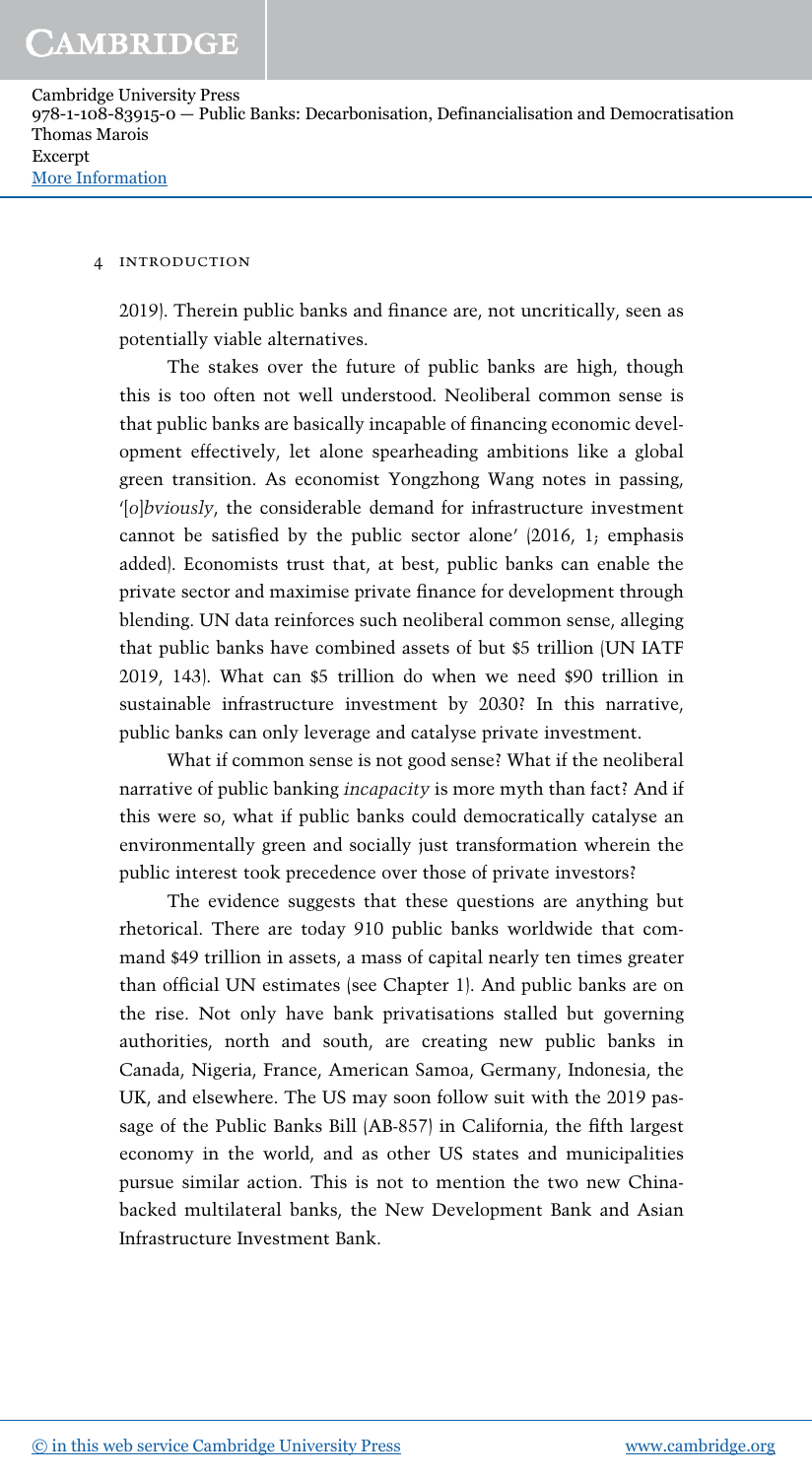### INTRODUCTION 5

While this public banking resurgence is seemingly against all neoliberal odds, it needs emphasising that public banks are not inherently contrary to private interests or neoliberal aspirations. Much of what public banks did in the late nineteenth and early twentieth century transitions to capitalism was to subsidise private capital formation within national borders (Gerschenkron 1962). Today private investors support the financial blending agenda featuring public banks in order to protect and magnify their own prospects of capital accumulation. Yet public banks are complex entities and have also developed enduring public interest and collective good legacies that can be built upon, including public service support, knowledge and capacity building, providing for essential infrastructure, social and cultural lending, directed support for farmers and trades, environmental financing, municipality financing, and more. In certain public banks, these legacies will not be easily subordinated to private interests as pro-public social forces defend them and even advance a more democratic, green, and equity-oriented agenda.

Be they pulled to the private or to the public interest by contending social forces, indications are that public banks will have a materially significant place in the future of global finance for sustainable development. It is thus a major failing of scholars concerned with finance and development that there has been no theoretical rethinking of public banks as powerful and contested, and therefore *dynamic*, institutions within global financialised capitalism (Marois 2021).<sup>1</sup> Quite the opposite. While the economics literature lists off possible new market-expanding tasks for public banks, it continues to depend upon fixed, opposing, and ideologically charged tropes of public versus private ownership with scholars constantly striving to produce the

<sup>&</sup>lt;sup>1</sup> While a more 'positive' literature on public 'development' banks has emerged in recent years, it is largely atheoretical and narrowly focused on development banks alone, offering no wider framework on public banks within capitalism. The exception to this tendency has been the longstanding research of Kurt von Mettenheim and Olivier Butzbach (see the Bibliography for a list of relevant works). The work of Natalya Naqvi (2019) notably draws out some of the social and political forces influencing decisions on public banks.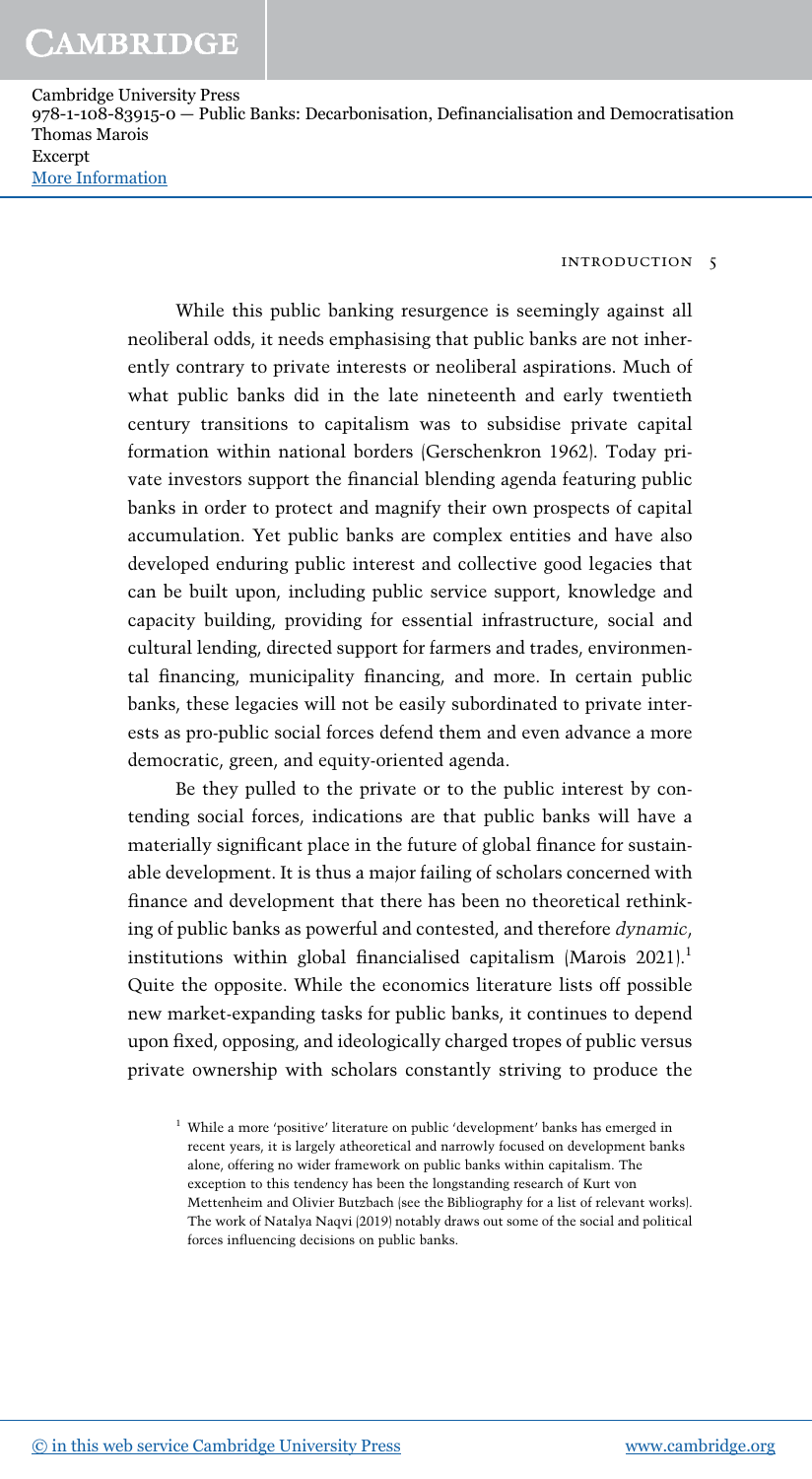### 6 INTRODUCTION

final say on the ultimate benefits of one form of bank ownership over another (see Chapter 2). This book makes no attempt to bridge these polarised economic divides. It instead reverses causality by focusing on how socially contested institutional *functions* give meaning to a bank's public ownership form.

The timing could not be more urgent as we confront the extinction-level crisis of climate change and need to find ways of building forward better in the wake of a global pandemic. Policymakers have struggled to have private banks look beyond their bottom lines as Covid-19 wrought economic paralysis. Public banks, by contrast, have made time available for communities to adjust (see Epilogue). Neither have private banks been pulling their relative weight in climate finance. Public banks have but one-fifth the resources yet channel nearly as much capital as private banks into green investments. Contrary to neoliberal idealism, the short-term, return-maximising horizons of private finance have failed to generate a global *green* transition at the speed or scale needed. Private finance has also failed to prioritise a socially just transition. Amidst financialisation most people face stagnating or falling wages, rising job insecurity and anti-labour practices, the retreat of public provisioning of essential services, skyrocketing inequality of wealth and opportunity, and persistent racism and sexism (Stockhammer 2012; Storm 2018). Recurrent crises are being resolved according to a neoliberal logic, that is, by letting the costs of recovery fall disproportionately onto workers, women, racialised communities, and the most marginalised in society while the benefits accrue to the already capital rich – either through the direct bailouts of large corporations and private banks or through the knock-on socio-economic impacts of austerity (Marois 2014; Tooze 2018). These injustices prevail as marketised and consumerist human activities feed climate change and global warming. Societies will have to face rising sea levels and extreme weather conditions that will foster recurrent waves of mass migration and economic hardship. There will be increased burden on our natural environment, from the coral reefs to the carbon sinks of vast forests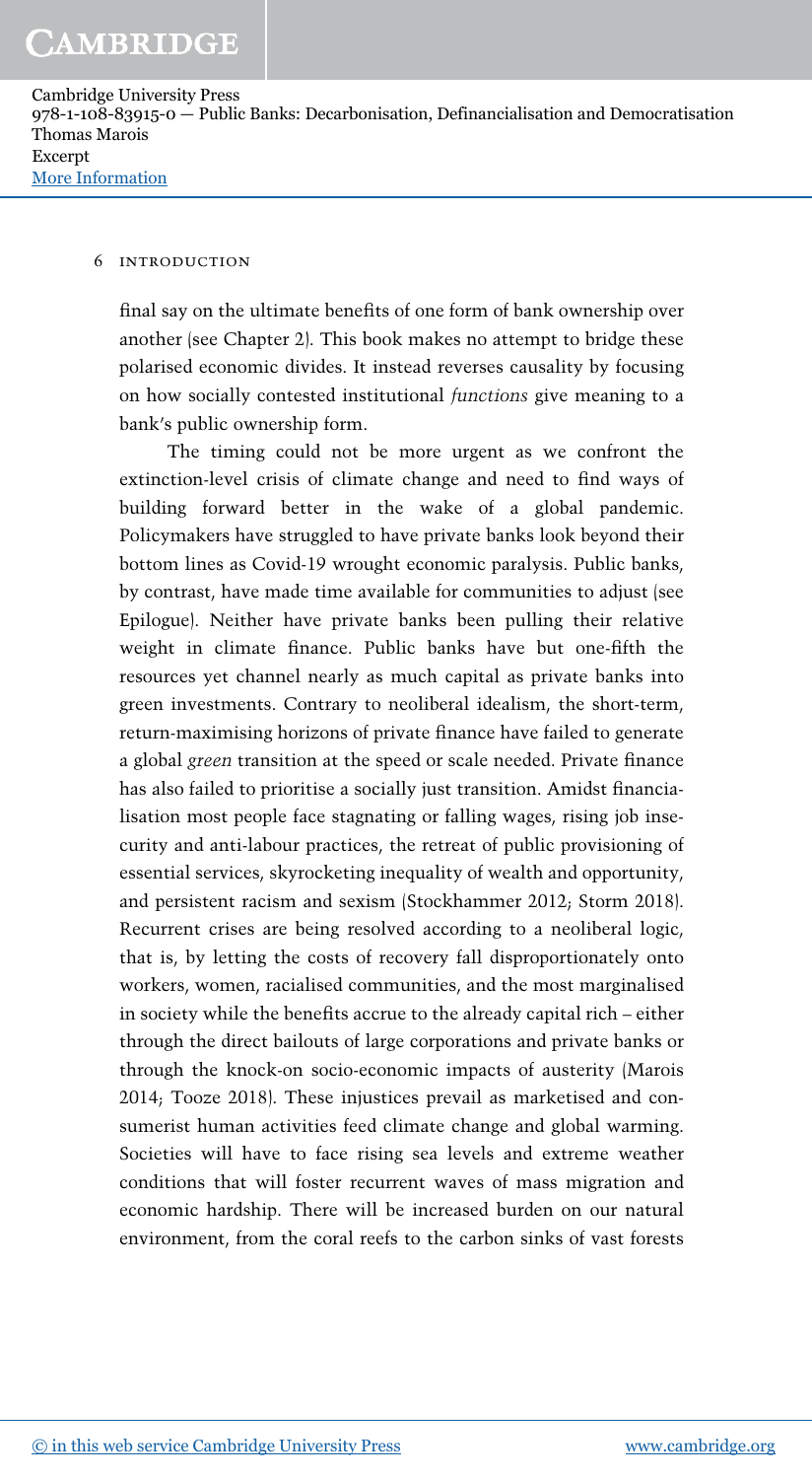## CAMBRIDGE

Cambridge University Press 978-1-108-83915-0 — Public Banks: Decarbonisation, Definancialisation and Democratisation Thomas Marois Excerpt [More Information](www.cambridge.org/9781108839150)

#### INTRODUCTION 7

and wetlands. In response, low carbon and accessible infrastructure needs constructing, local jobs need protecting, fossil fuels need to remain in the ground, the planet needs cooling, and universal social equity needs action. The already-built environment will come under new and growing threats as we struggle collectively to refurbish existing stocks while maintaining and upgrading public services and infrastructure as we transition to a net zero-carbon emissions future.

All of this will require massive financial investments, and a sea change in how we reproduce humanity. This will be subject to classdivided struggles over who benefits disproportionately from what public banks can do in response. Private interests are pushing to have public banks first protect their financial returns by absorbing the risks of climate finance. Public interests have secured gains, making public banks open to funding decarbonisation and climate change mitigation projects, as well as mandating them to provide longer-term and stable financing for development, often in support of jobs in micro-, small-, and medium-sized enterprises (MSMEs). Governance frameworks have enabled public authorities to activate public banking capacity at the height of a global pandemic. But there is the risk that public banks will fall victim to private interests and capital accumulation imperatives within neoliberalism and to potential abuse by corrupt political elites and oligarchs even in democratic and accountable societies. Powerful material interests will fight to entrench preexisting and class-divided structures of inequality. Strategic propublic and democratised responses will need to provide a socially equitable and materially significant financial alternative. Existing public banks offer the most viable platform.

A political confrontation over the future of public banks is unavoidable. Yet it would be naïve to presume that there ever was a time when public banks were *not* subject to class-divided and politically coordinated contestation among social forces (von Mettenheim 2010; Marois 2012; McNally 2020). Who will get what from the accumulated capital and institutional knowledge of public banks? From a pro-public and social equity vantage point, there is little hope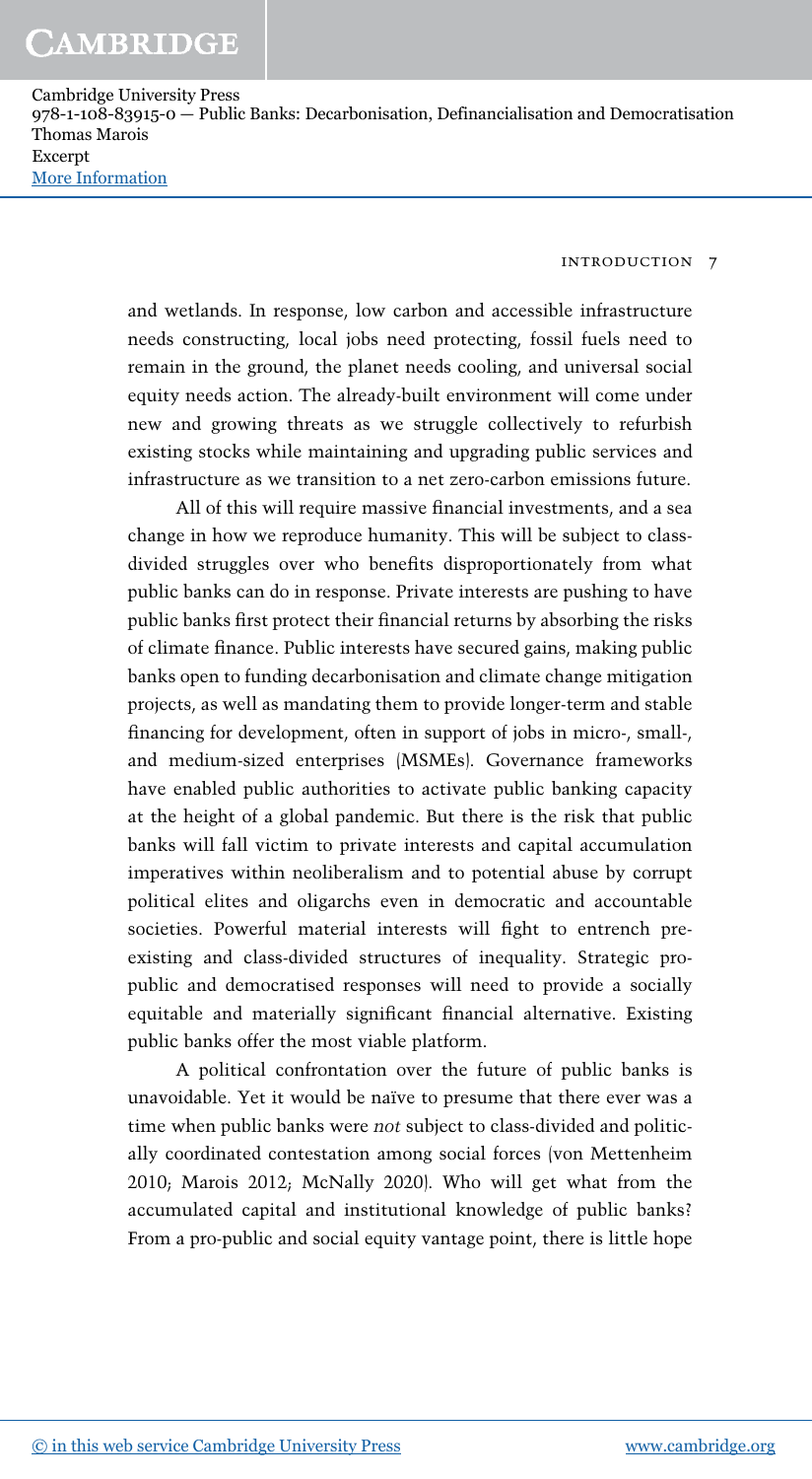#### 8 INTRODUCTION



FIGURE I.2 Public banks being made and remade

of a green and just transition without powerful public banks that can be democratically commanded to function in the public interest. Put otherwise, democratised public banks are a necessary, if by no means sufficient, condition of a green and just transition (Marois 2015). To be sure, none of what public banks do is natural or neutral, for public banks and their functions *are made and remade* by contending social forces in time- and place-bound class-divided societies struggling over the future of those same banks and functions (see Figure I.2). There is evidence, nevertheless, of existing public banks being made to work towards a pro-public green and just transition. The cases studied in the book show that public banks have acquired the geographical scale, financial resources, institutional knowledge and experience, and democratic credentials to lead a pro-public response. None of these public banks are without contradictions. There is the need to press for the 'public' in banks to be 'pro-public' and for that to be democratically armoured.

### I.I RESURGENT PUBLIC BANKS AND THE CRISES OF FINANCE, OF CLIMATE FINANCE, AND OF COVID-19

To understand the resurgence of and potential for public banks is to question what public banks are. For many observers, the simple answer is that public banks are financial institutions owned publicly by a state or government authority (De Luna-Martínez and Vicente 2012). There is truth in this no doubt, but it is limited. My view is that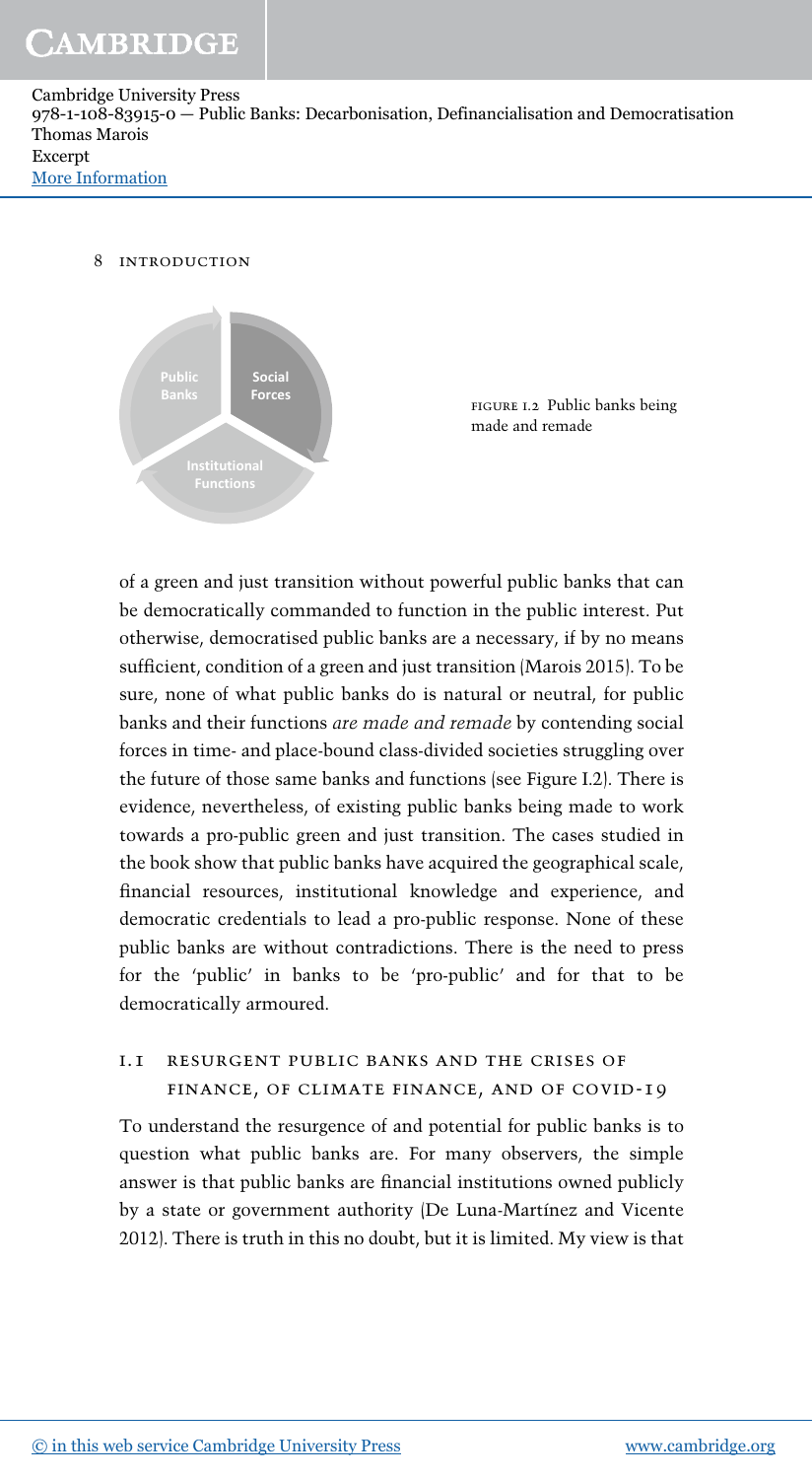### I.I RESURGENT PUBLIC BANKS AND THE CRISES 9

ownership on its own tells us little. Yet much of the finance for development literature fundamentally relies on ownership as *the* harbinger of inherent institutional characteristics (La Porta et al. 2002). For Keynesian 'development' approaches, public banks are stereotypically meant only to provide additional finance to the private sector, driving growth in the capital stock (Skidelsky et al. 2011; Griffith-Jones et al. 2018). For neoclassical 'political' approaches, public banks are meant only to serve politicians' self-interests, causing market inefficiencies and economic underdevelopment (Barth et al. 2006). In these economic narratives a bank's public ownership form determines its intended institutional functions, albeit with different conclusions. Confusion and uncertainty abound as empirical evidence substantiates competing claims both for and against public banks (see Chapter 2). The underlying conceptual essentialism impoverishes our understandings of otherwise diverse and complex public banks around the world (Butzbach et al. 2020). Nowhere is this dynamism more striking than where public banks tackle decarbonisation, definancialisation, and democratisation in compelling *and* contradictory ways.

An alternative dynamic approach to public banks in contemporary capitalism is therefore needed, an approach that does not permit essentialised tropes of public versus private ownership to predetermine what it is to be a public bank. Such an alternative must allow for historical and institutional change within capitalism, itself a global system of social reproduction driven by intra- and inter-class competition, conflict, and resistance (Coates 2014, 27). Rooted in political economy, the historical institutional and materialist approach of this book is to theorise public banks as socially contested and evolving entities, made and remade in time- and place-bound contexts within the wider structures of global financialised capitalism (Marois and Güngen 2016). To do so, institutional functions logically precede ownership form (Figure I.3; cf. Ho 2017, 2020). Such functions are not taken as timeless or fixed but rather as evolving and subject to the pull of contending public and private interests in class-divided